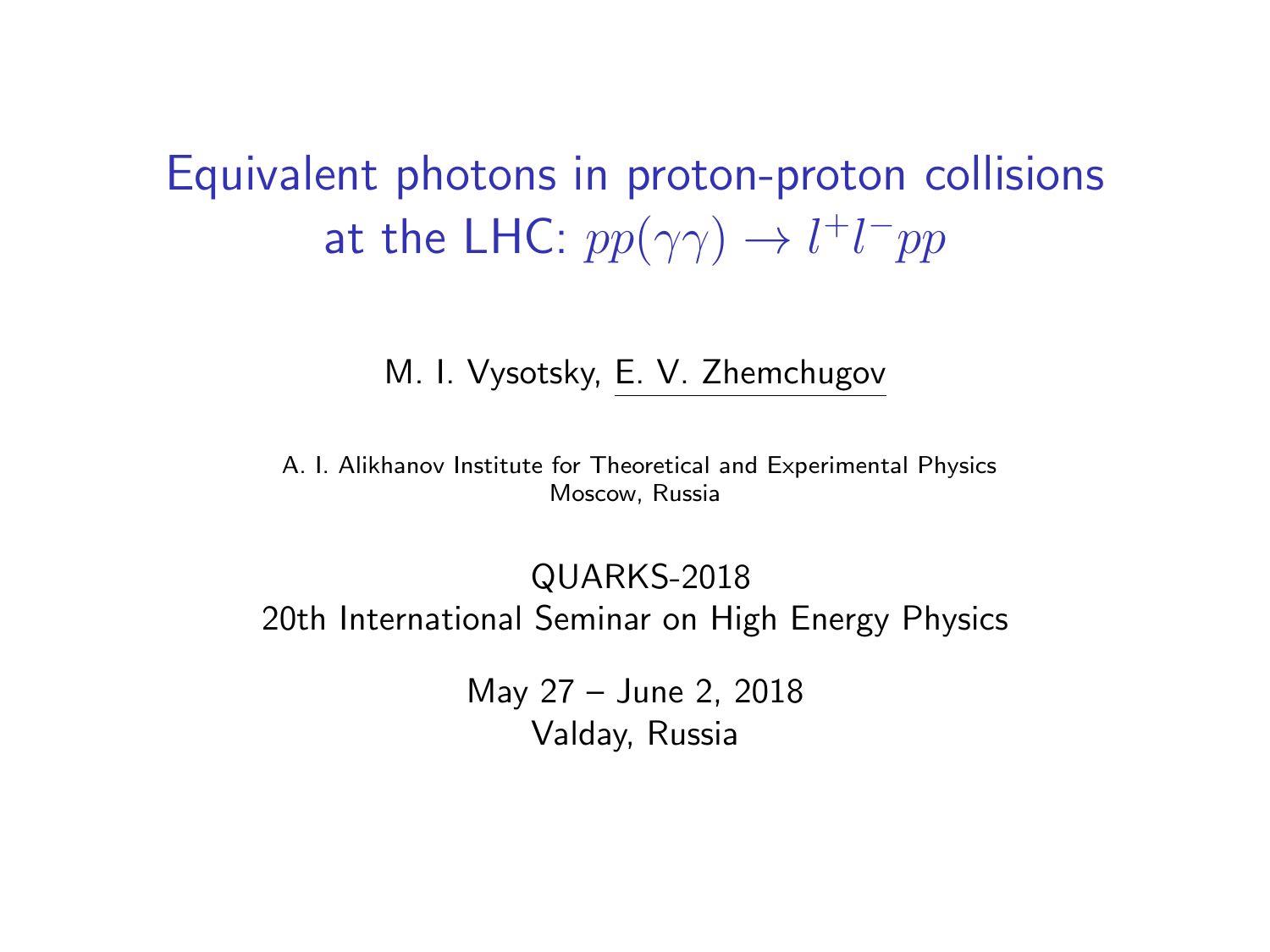# Introduction



- Integrated luminosity in  $pp$  collisions provided by the LHC to CMS in Run 2:  $111 \text{ fb}^{-1}$  at 13 TeV.
- Integrated luminosity in Pb Pb collisions provided by the LHC to CMS in HI run  $(2015): 0.60$  nb $^{-1}$ .
- Euminosity ratio:  $1.9 \cdot 10^8$ .
- ► For Pb,  $Z = 82$ ;  $Z^4 \approx 4.5 \cdot 10^7$ .
- $\triangleright$  There could be about 4 times more events of New Physics related to electromagnetism in  $pp$  collisions than there were in Pb Pb collision.
- ► HI run duration is  $\approx 30$  days, Run 2 duration is  $\approx 400$  days (not counting the 2015).

A question on whether the heavy ion luminosity should be increased might open to discussion.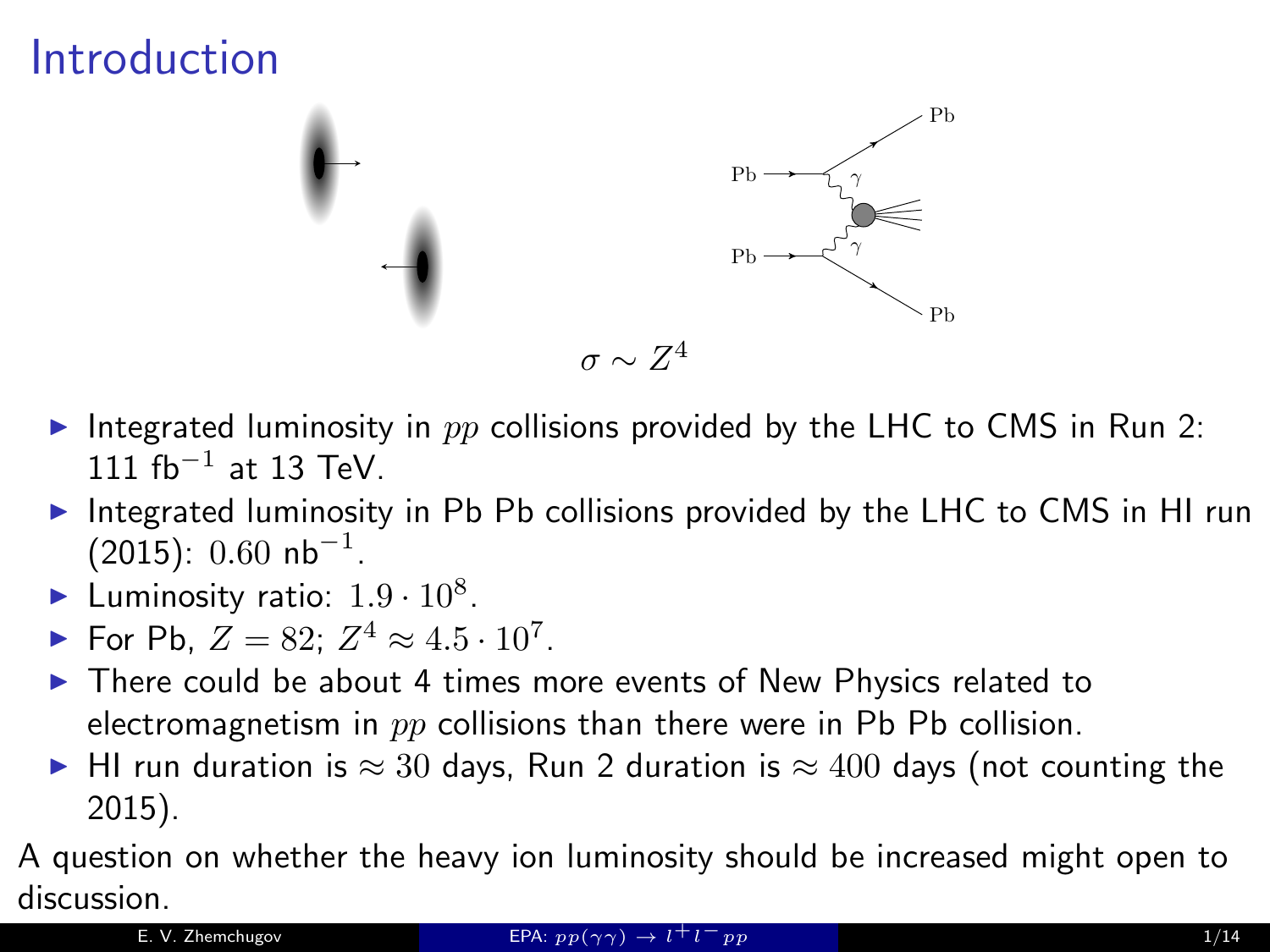# Introduction

Goal: derive analytical formulas to describe experimental data.

Experimental data:

1. [1708.04053] (ATLAS):  $pp \to pp\mu^+\mu^-$  at collision energy 13 TeV with integrated luminosity of  $3.2 \; \mathrm{fb}^{-1}.$ 

Fiducial cross section:  $3.12 \pm 0.07$  (stat.)  $\pm 0.10$  (syst.) pb.

Cuts on the muon system parameters:

| Invariant mass range           | Transverse momentum | Pseudorapidity |
|--------------------------------|---------------------|----------------|
| 12 GeV $< m_{\mu\mu} < 30$ GeV | $>6$ GeV            | $\leq 2.4$     |
| 30 GeV $< m_{\mu\mu} < 70$ GeV | $>10$ GeV           | < 2.4          |

2. ATLAS-CONF-2016-025: Pb Pb  $\rightarrow$  Pb Pb  $\mu^+\mu^-$  at collision energy per nucleon pair  $5.02$  TeV with integrated luminosity of  $515~\mu\text{b}^{-1}.$ Fiducial cross section:  $32.2 \pm 0.3$  (stat.) $^{+4.0}_{-3.4}$  (syst.)  $\mu$ b. Cuts on the muon system parameters:

Invariant mass range Transverse momentum Pseudorapidity 10 GeV  $< m_{\mu\mu} < 100$  GeV  $> 4$  GeV  $< 2.4$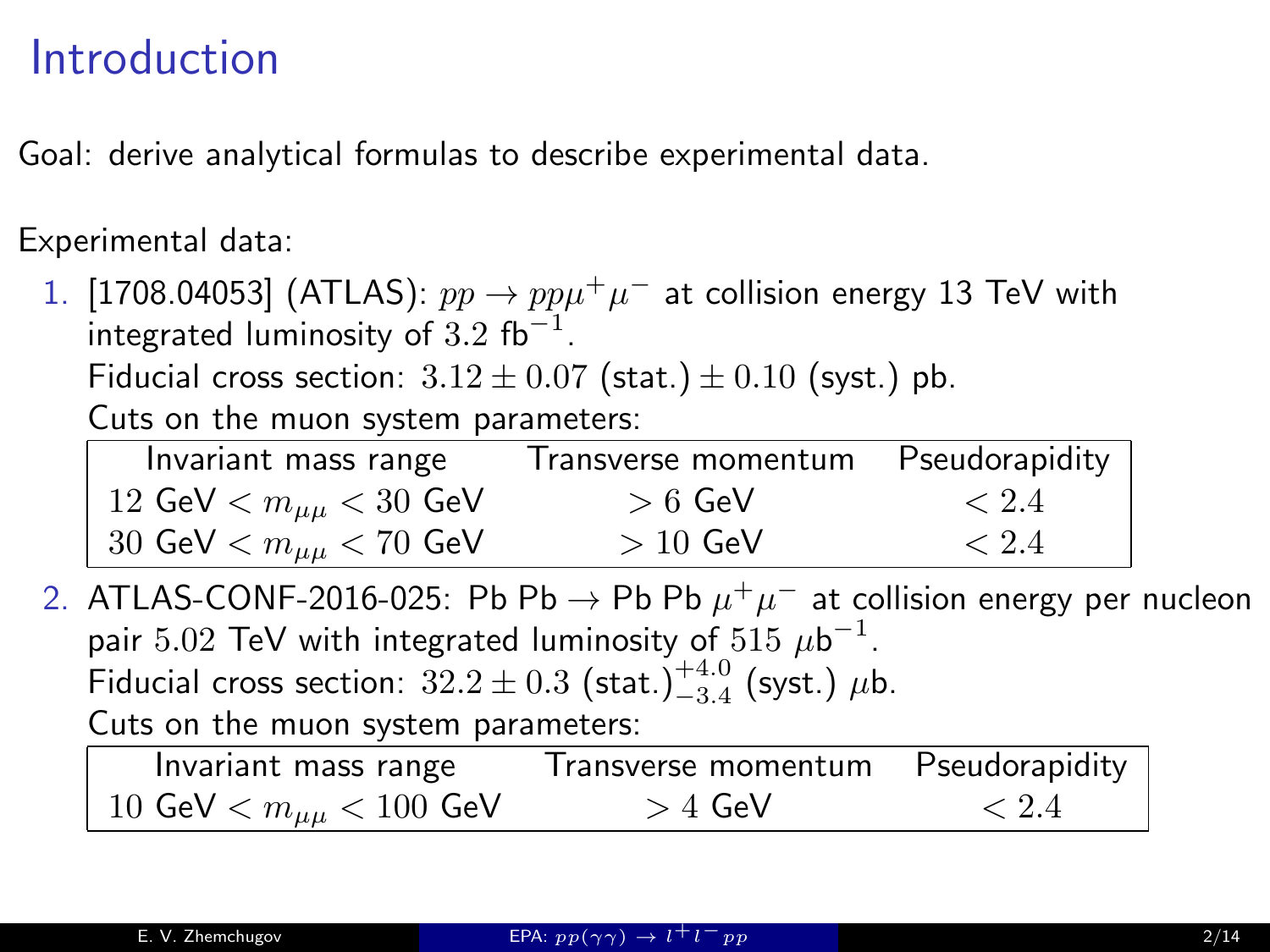# Equivalent photons approximation

$$
\bigotimes_{\gamma \gg 1} \bigotimes_{\gamma \gg 1} (0, q_x, q_y, q_z)
$$
\n
$$
\longrightarrow \bigotimes_{\gamma \gg 1} \bigotimes_{\gamma \gg 1} (\sqrt{\gamma^2 - 1} q_z, q_x, q_y, \gamma q_z)
$$
\nPhoton virtuality:  $-a^2 - a^2 + a^2 + a^2 \ll (\alpha a)^2 = \alpha^2$ 

Photon virtuality:  $-q^2 = q_x^2 + q_y^2 + q_z^2 \ll (\gamma q_z)^2 \equiv \omega$ 2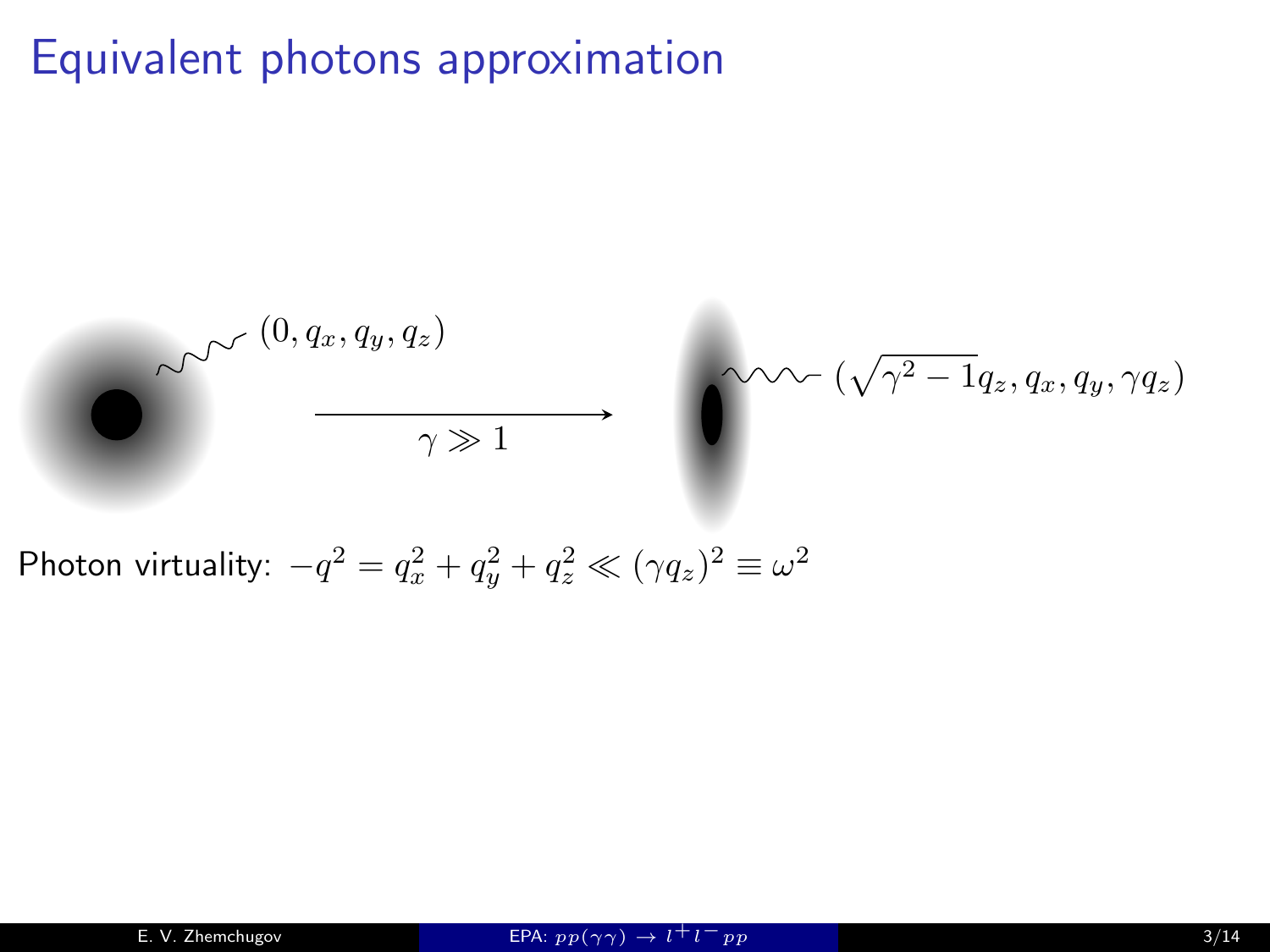### Equivalent photons approximation



Then  $A_{\sf virtual} = A_{\sf real} \frac{Ze}{-q^2} \frac{2E}{\omega} |\vec{q}_{\perp}|.$ 

$$
d\sigma_{\text{real}} = |A_{\text{real}}|^2 (2\pi)^4 \delta^{(4)} (P_f - P_i) \frac{1}{4m\omega} d\rho
$$
  

$$
d\sigma_{\text{virtual}} = |A_{\text{virtual}}|^2 (2\pi)^4 \delta^{(4)} (P_f - P_i) \frac{1}{4mE} \frac{d^3 p'}{2E(2\pi)^3} d\rho
$$

EPA:

$$
d\sigma_{\text{virtual}} = d\sigma_{\text{real}} \cdot n(\vec{q}) d^3 q
$$

$$
n(\vec{q}) = \frac{Z^2 \alpha}{\pi^2} \frac{\vec{q}_{\perp}^2}{\omega q^4}
$$

[Berestetsky, Lifshitz, Pitaevsky, Theoretical Physics vol. 4, §99]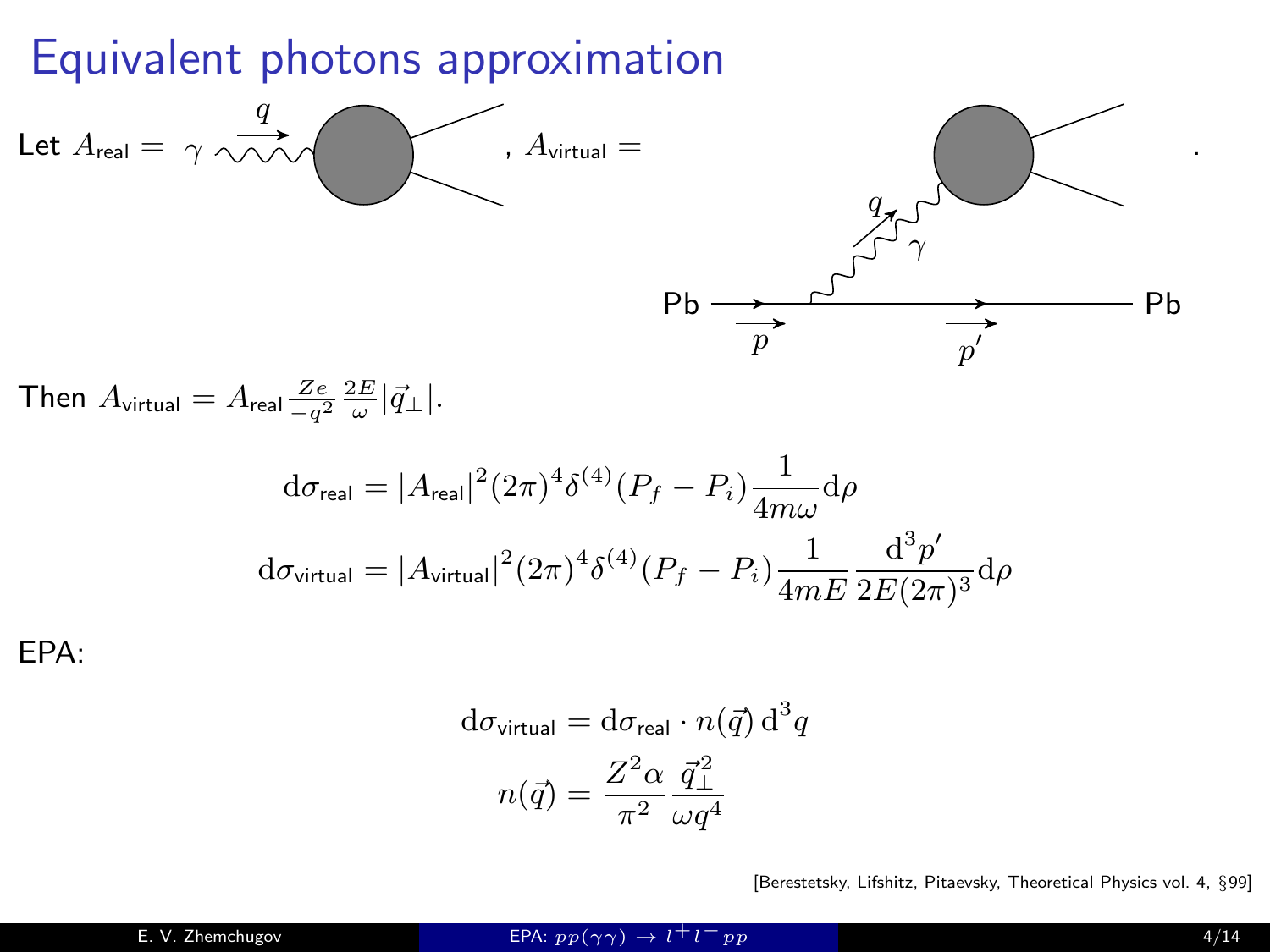# Equivalent photons approximation

$$
d\sigma_{\text{virtual}} = d\sigma_{\text{real}} \cdot n(\vec{q}) d^3 p' = d\sigma_{\text{real}} \cdot n(\omega) d\omega
$$
  
\n
$$
n(\vec{q}) = \frac{Z^2 \alpha}{\pi^2} \frac{\vec{q}_{\perp}^2}{\omega q^4} = \frac{Z^2 \alpha}{\pi^2} \frac{\vec{q}_{\perp}^2}{(q_{\perp}^2 + (\omega/\gamma)^2)^2},
$$
  
\n
$$
n(\omega) = \int n(\vec{q}) d^2 q_{\perp}
$$
  
\n
$$
= 2\pi \int_0^{\hat{q}} n(\vec{q}) q_{\perp} dq_{\perp}
$$
  
\n
$$
= \frac{Z^2 \alpha}{\pi \omega} \left\{ \ln \left[ 1 + \left( \frac{\hat{q}\gamma}{\omega} \right)^2 \right] - \frac{1}{1 + \left( \frac{\omega}{\hat{q}\gamma} \right)^2} \right\}
$$
  
\n
$$
\approx (\omega \ll \hat{q}\gamma) \approx \frac{2Z^2 \alpha}{\pi \omega} \ln \frac{\hat{q}\gamma}{\omega}
$$
  
\n
$$
\hat{q} = ?
$$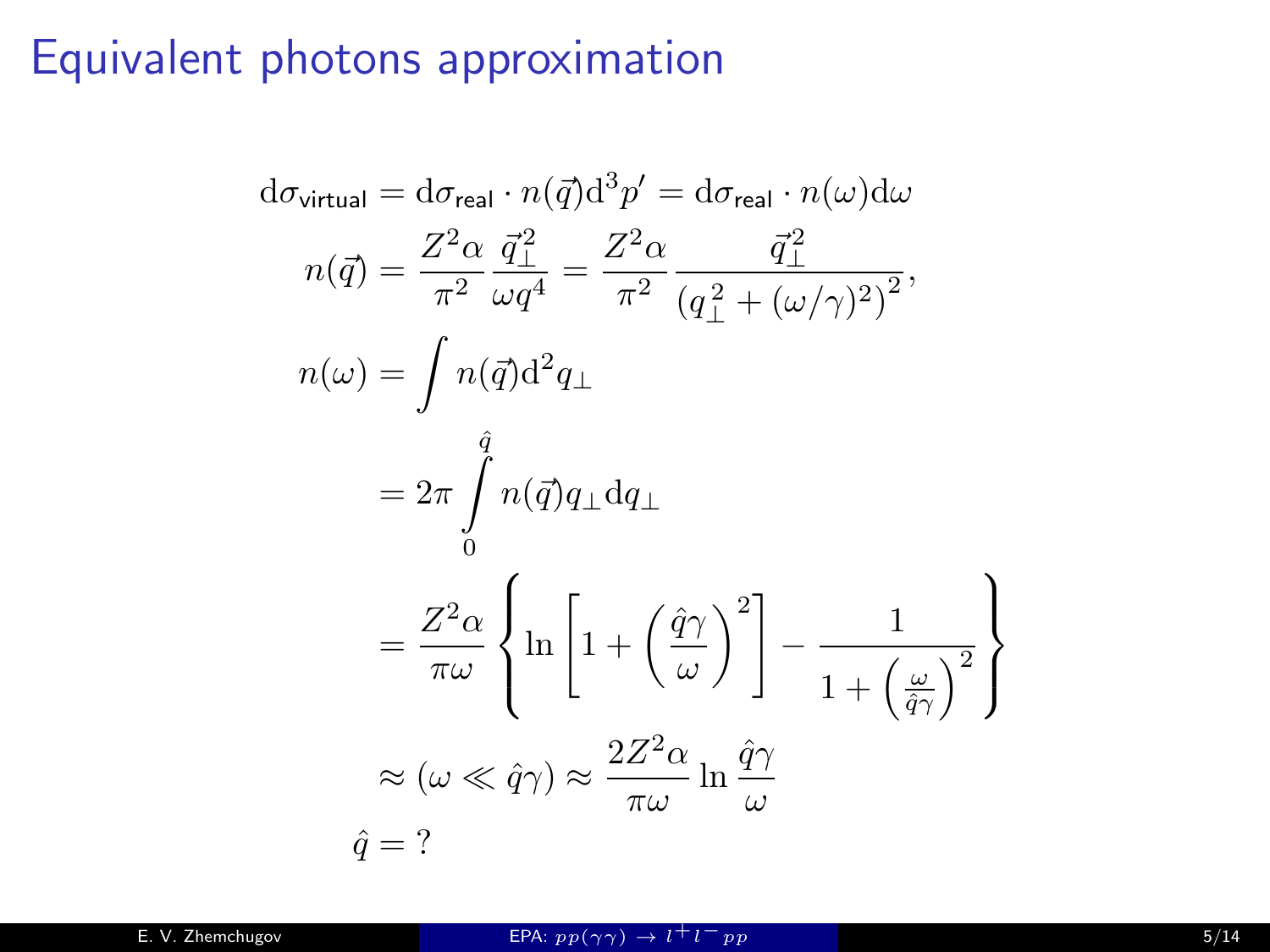### EPA spectrum cutoff

For the proton,  $\hat{q} \approx \Lambda_{\text{QCD}} = 0.2{\text -}0.3$  GeV. Dirac form factor:

$$
\mathcal{J}_{\mu} = F(q^2)\bar{\psi}\gamma_{\mu}\psi, \ F(q^2) \approx \frac{1}{\left(1 - \frac{q^2}{\Lambda^2}\right)^2} \ \ (-q^2 \ll 4m_p^2), \ \Lambda^2 = 0.71 \text{ GeV}^2.
$$

EPA spectrum with form factor:

$$
n'(\vec{q}) = \frac{Z^2 \alpha}{\pi^2} \frac{\vec{q}_{\perp}^2}{\omega q^4} \frac{1}{\left(1 - \frac{q^2}{\Lambda^2}\right)^2},
$$
  

$$
n'(\omega) = \int n'(\vec{q}) d^2 q = 2\pi \int_0^{\infty} n'(\vec{q}) q_{\perp} dq_{\perp} \approx \frac{2Z^2 \alpha}{\pi \omega} \left(\ln \frac{\Lambda \gamma}{\omega} - \frac{17}{12}\right) (\omega \ll \Lambda \gamma)
$$

In the leading logarithmic approximation

$$
n'(\omega) \approx n(\omega) = \frac{2Z^2\alpha}{\pi\omega} \ln \frac{\hat{q}\gamma}{\omega}
$$

hence  $\hat{q} = \Lambda e^{-\frac{17}{12}} \approx 204$  MeV. For Pb,  $\Lambda \approx 80$  MeV [hep-ph/0606069] and  $\hat{q} \approx 20$  MeV.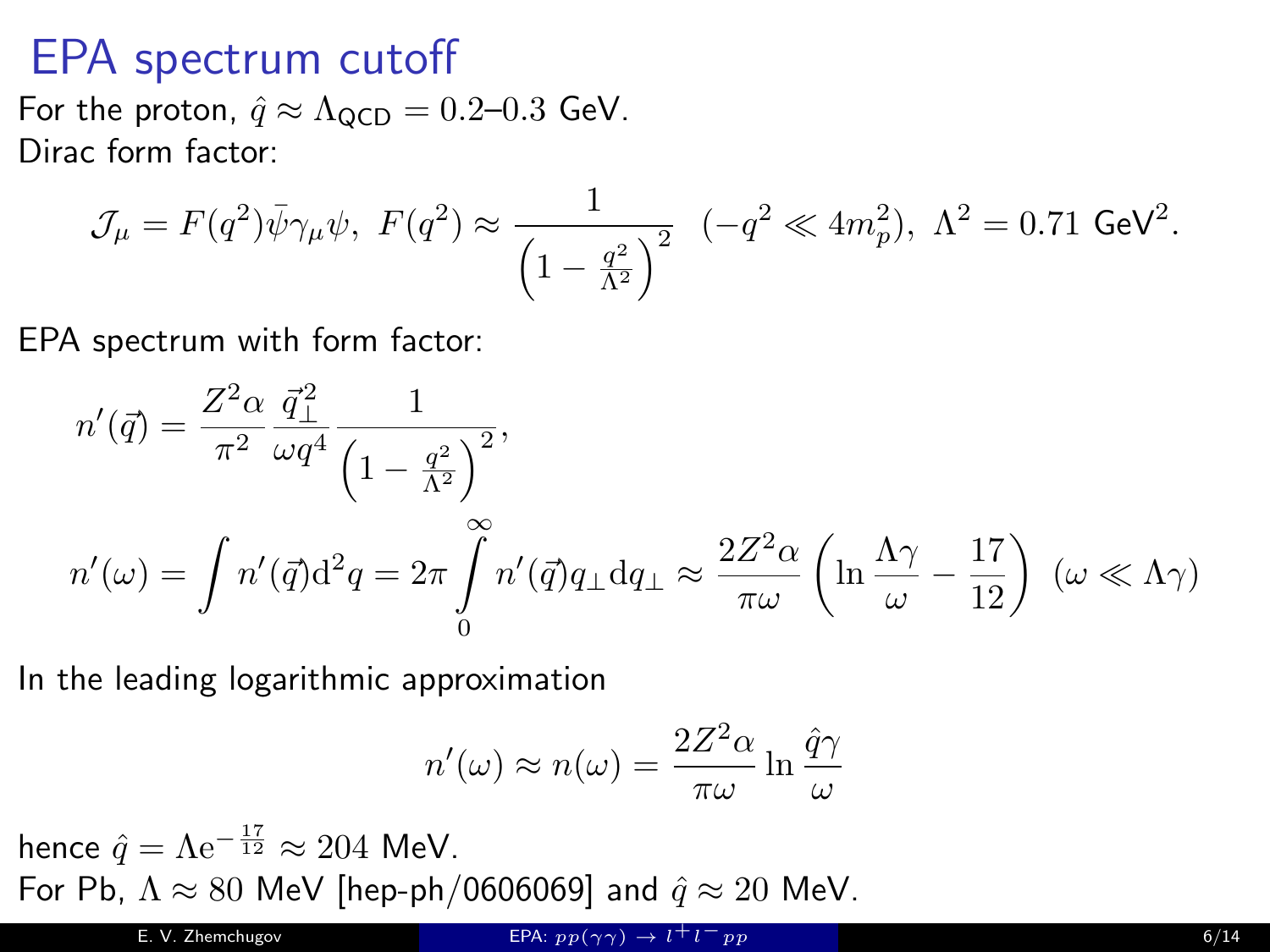### Total cross section



$$
\sigma(pp(\gamma\gamma)\to pp\mu^+\mu^-)\approx 8\cdot\frac{28}{27}\frac{\alpha^4}{\pi m_\mu^2}\ln^3\frac{\hat{q}\gamma}{m_\mu}\approx 2.2\cdot 10^5\,\,\mathrm{pb}
$$

[Landau, Lifshitz, Phys.Zs.Sowjet, 6, 244 (1934)] LHC cuts?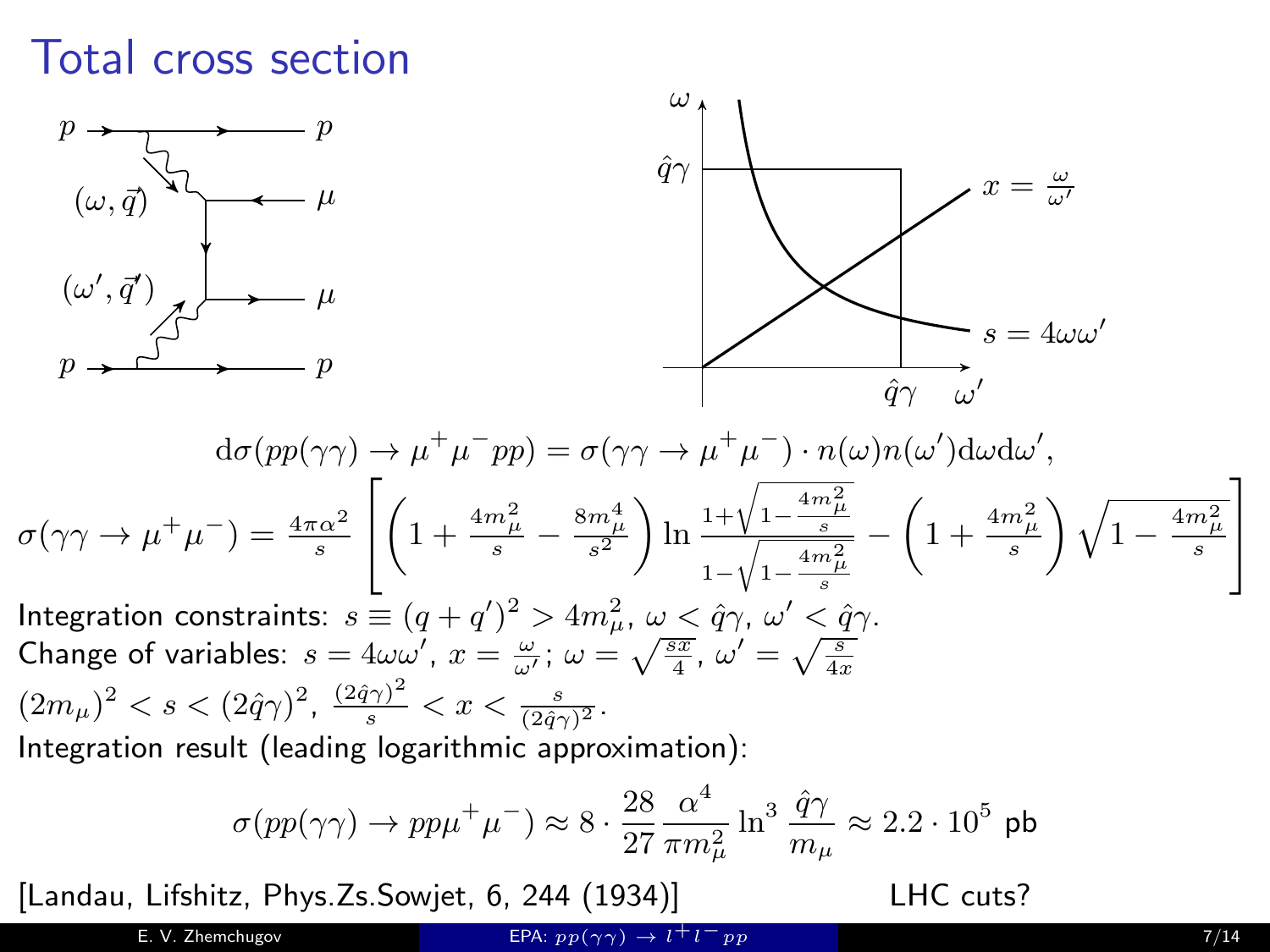# Cut on invariant mass

70 GeV > s > 12 GeV 
$$
\gg m_{\mu} = 0.106
$$
 GeV.  
\n
$$
\sigma(\gamma \gamma \to \mu^+ \mu^-) \approx \frac{4\pi \alpha^2}{s} \left( \ln \frac{s}{m_{\mu}^2} - 1 \right)
$$

$$
\sigma_{\text{fid.}}(pp(\gamma\gamma) \to pp\mu^{+}\mu^{-}) = \int_{\tilde{s}_{\text{min}}}^{\tilde{s}_{\text{max}}} ds \,\sigma(\gamma\gamma \to \mu^{+}\mu^{-}) \int_{s/(2\hat{q}\gamma)^{2}}^{(2\hat{q}\gamma)^{2}/s} \frac{dx}{8x} n \left(\sqrt{\frac{sx}{4}}\right) n \left(\sqrt{\frac{s}{4x}}\right)
$$

$$
= \frac{8\alpha^{4}}{3\pi} \frac{1}{(2\hat{q}\gamma)^{2}} \frac{1}{z} \left[ \ln^{4} z + \left(2\ln\frac{2\hat{q}\gamma}{m_{\mu}} + 3\right) \left(\ln^{3} z + 3\ln^{2} z + 6\ln z + 6\right) \right] \Big|_{z = \frac{\tilde{s}_{\text{min}}}{(2\hat{q}\gamma)^{2}}}^{\frac{\tilde{s}_{\text{max}}}{(2\hat{q}\gamma)^{2}}}
$$

$$
\approx 59.6 \text{ pb.}
$$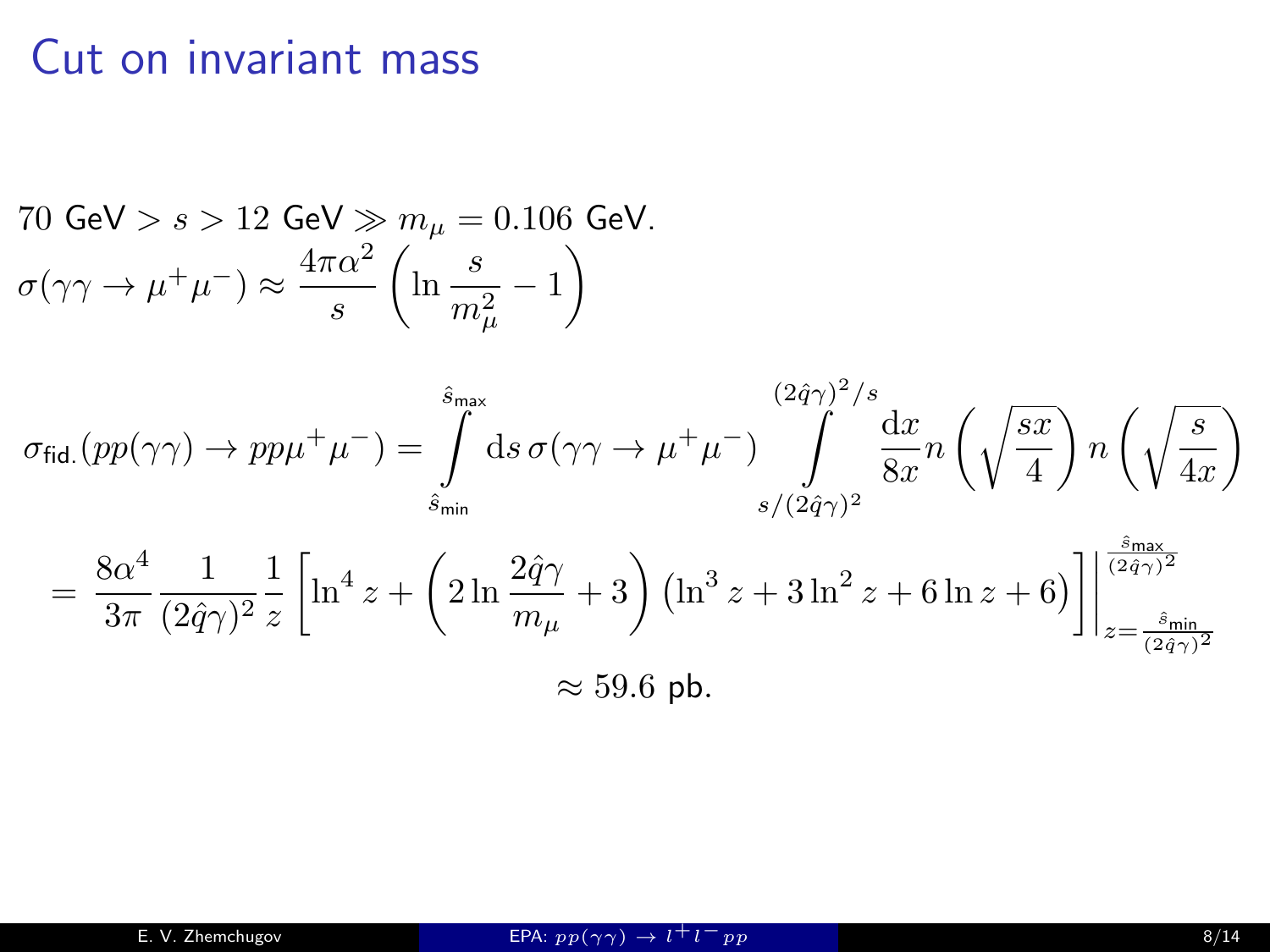#### Cut on transverse momentum

for 12 GeV  $< s < 30$  GeV:  $p_T > 6$  GeV, for 30 GeV  $< s < 70$  GeV:  $p_T > 10$  GeV.

$$
d\sigma(\gamma\gamma \to \mu^{+}\mu^{-}) = \frac{8\pi\alpha^{2}}{sp_{T}} \frac{1 - \frac{2p_{T}^{2}}{s}}{\sqrt{1 - \frac{4p_{T}^{2}}{s}}} dp_{T} \ (4m_{\mu}^{2} \ll s)
$$
  

$$
\sigma_{\text{fid.}}(pp(\gamma\gamma) \to pp\mu^{+}\mu^{-}) = \int_{\tilde{s}_{\text{min}}}^{\tilde{s}_{\text{max}}} \frac{\sqrt{s}/2}{\tilde{p}} \frac{(2\tilde{q}\gamma)^{2}/s}{8\pi} \frac{dx}{ds} \frac{d\sigma(\gamma\gamma \to \mu^{+}\mu^{-})}{dp_{T}} n \left(\sqrt{\frac{sx}{4}}\right) n \left(\sqrt{\frac{s}{4x}}\right)
$$

$$
= \frac{8\alpha^{4}}{3\pi} \int_{\tilde{s}_{\text{min}}}^{\tilde{s}_{\text{max}}} ds \frac{1}{s^{2}} \ln^{3} \frac{(2\tilde{q}\gamma)^{2}}{s} \left(\ln \frac{1 + \sqrt{1 - \frac{4\tilde{p}_{T}^{2}}{s}}}{1 - \sqrt{1 - \frac{4\tilde{p}_{T}^{2}}{s}}}\right)
$$

$$
\approx 5.37 \text{ pb} + 0.91 \text{ pb} = 6.28 \text{ pb.}
$$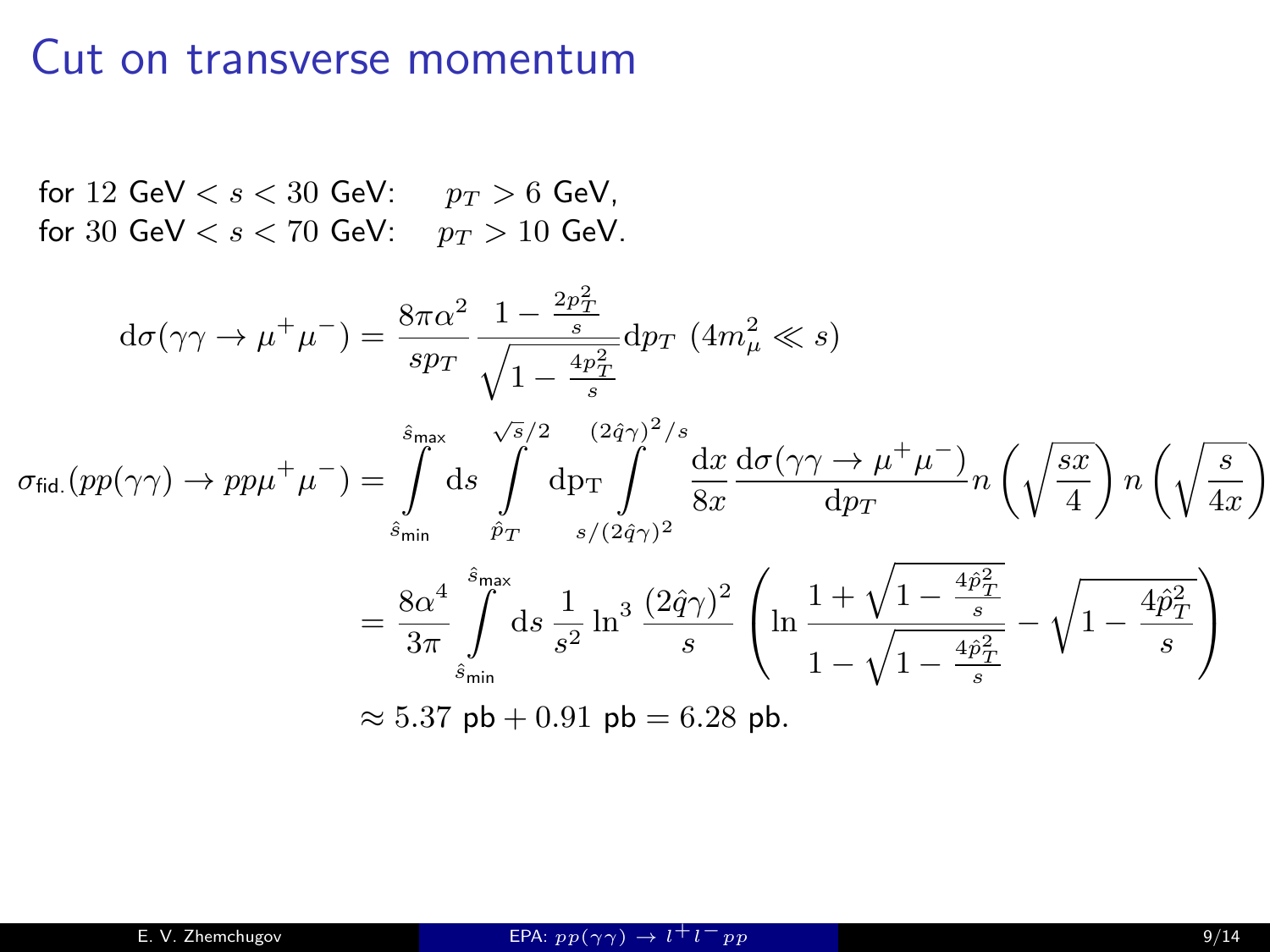#### Cut on pseudorapidity

Cut:  $|\eta| < \hat{\eta} < 2.4$ .  $\eta = -\ln \tan(\theta/2)$ , so  $10^{\circ} \lesssim \theta \lesssim 170^{\circ}$ . In terms of phase space variables:

$$
\frac{e^{-\hat{\eta}}}{1 - \sqrt{1 - \frac{4p_T^2}{s}}} < \frac{\omega}{p_T} < \frac{e^{\hat{\eta}}}{1 + \sqrt{1 - \frac{4p_T^2}{s}}}
$$
\n
$$
\sigma_{\text{fid.}}(pp(\gamma\gamma) \to pp\mu^+\mu^-) = \int_{\sinh}^{\sinh} ds \int_{\rho_T}^{\sqrt{\pi}/2} dp_T \int_{e^{-2\hat{\eta}} \cdot \frac{1 + \sqrt{1 - \frac{4p_T^2}{s}}}{1 + \sqrt{1 - \frac{4p_T^2}{s}}}} \frac{dx}{8x} \frac{d\sigma(\gamma\gamma \to \mu^+\mu^-)}{dp_T} n \left(\sqrt{\frac{sx}{4}}\right) n \left(\sqrt{\frac{s}{4x}}\right)
$$
\n
$$
= \frac{4\alpha^4}{\pi} \int_{\sinh}^{\sinh} \frac{ds}{p_T} \int_{\rho_T}^{\sqrt{\pi}/2} \frac{dp_T}{p_T} \frac{1 - \frac{4p_T^2}{s}}{1 - \sqrt{1 - \frac{4p_T^2}{s}}}
$$
\n
$$
= \frac{4\alpha^4}{\pi} \int_{\sinh}^{\sinh} \frac{ds}{p_T} \int_{\rho_T}^{\sqrt{\pi}/2} \frac{dp_T}{p_T} \frac{1 - \frac{2p_T^2}{s}}{\sqrt{1 - \frac{4p_T^2}{s}}}} \int_{e^{-2\hat{\eta}} \cdot \frac{1 + \sqrt{1 - \frac{4p_T^2}{s}}}{1 + \sqrt{1 - \frac{4p_T^2}{s}}}} \frac{dx}{x} \ln \frac{(2\hat{q}\gamma)^2}{sx} \ln \left(\frac{(2\hat{q}\gamma)^2}{s} \cdot x\right)
$$
\n
$$
\approx 2.85 \text{ pb} + 0.50 \text{ pb} = 3.35 \text{ pb}
$$

 $\frac{p}{\lambda}$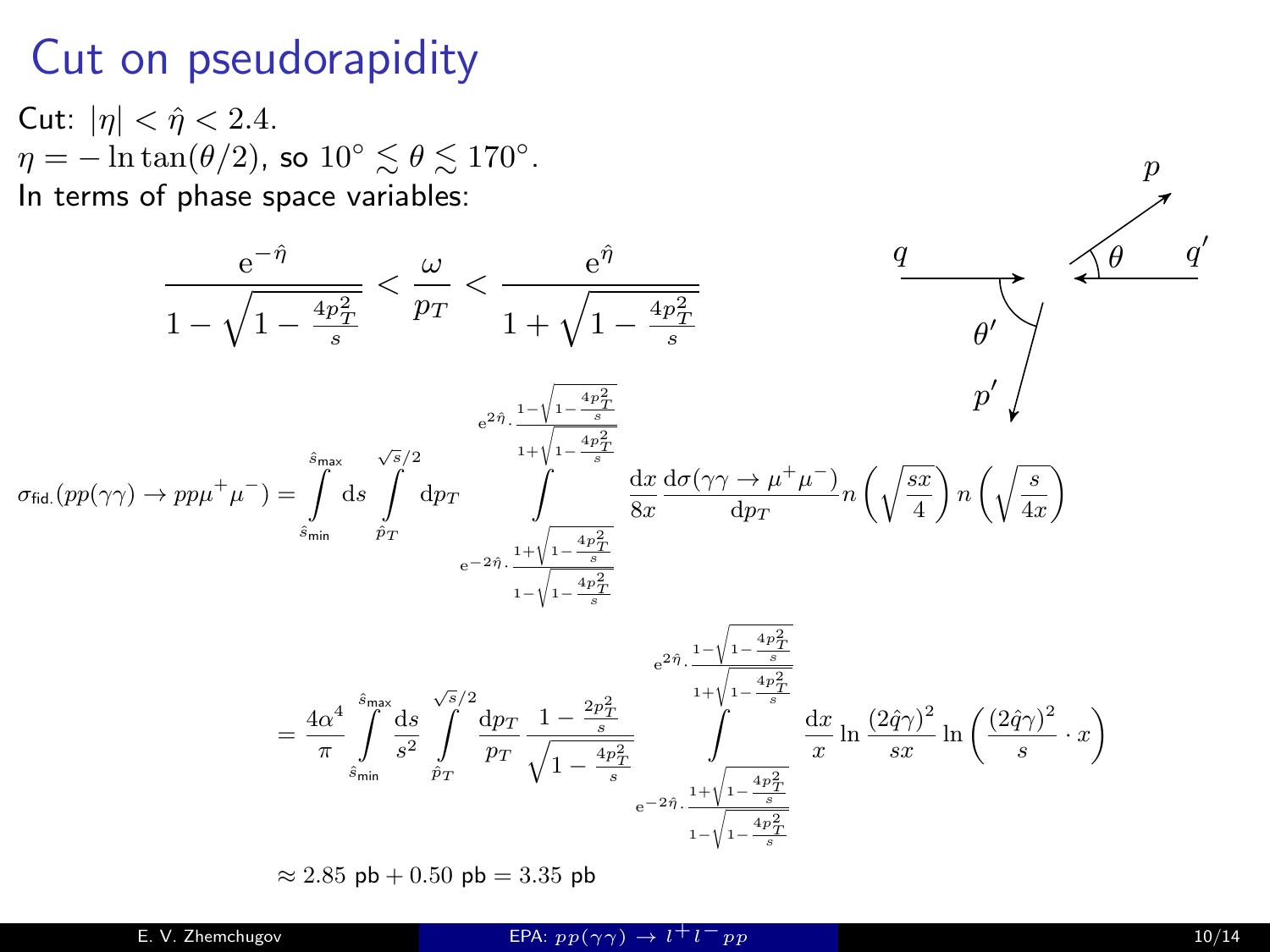#### Cuts summary

| $pp(\gamma \gamma) \rightarrow \mu \gamma \mu \gamma pp$                |           |                     |  |
|-------------------------------------------------------------------------|-----------|---------------------|--|
| No cuts                                                                 |           | $2.2 \cdot 10^5$ pb |  |
| 12 GeV $< \sqrt{s} < 30$ GeV                                            | $54.0$ pb | $59.6$ pb           |  |
| 30 GeV $<$ $\sqrt{s}$ $<$ 70 GeV                                        | $5.65$ pb |                     |  |
| 12 GeV $< \sqrt{s} < 30$ GeV, $p_T > 6$ GeV                             | $5.37$ pb | $6.28$ pb           |  |
| 30 GeV $< \sqrt{s} < 70$ GeV, $p_T > 10$ GeV                            | $0.91$ pb |                     |  |
| 12 GeV $\langle \sqrt{s} \times 30$ GeV, $p_T > 6$ GeV, $ \eta  < 2.4$  | $2.85$ pb |                     |  |
| 30 GeV $\langle \sqrt{s} \times 70$ GeV, $p_T > 10$ GeV, $ \eta  < 2.4$ | $0.50$ pb |                     |  |
|                                                                         |           | $3.35$ pb           |  |

 $pp(\gamma\gamma) \to \mu^+\mu^-pp$ 

| Pb Pb $(\gamma \gamma) \rightarrow \mu^+ \mu^-$ Pb Pb |                           |
|-------------------------------------------------------|---------------------------|
| No cuts                                               | $7.19 \cdot 10^9$ $\mu$ b |
| 10 GeV $< \sqrt{s} < 100$ GeV                         | 119 $\mu$ b               |
| also $p_T > 4$ GeV                                    | 34.2 $\mu$ b              |
| also $ \eta  < 2.4$                                   | $30.9 \mu b$              |
|                                                       |                           |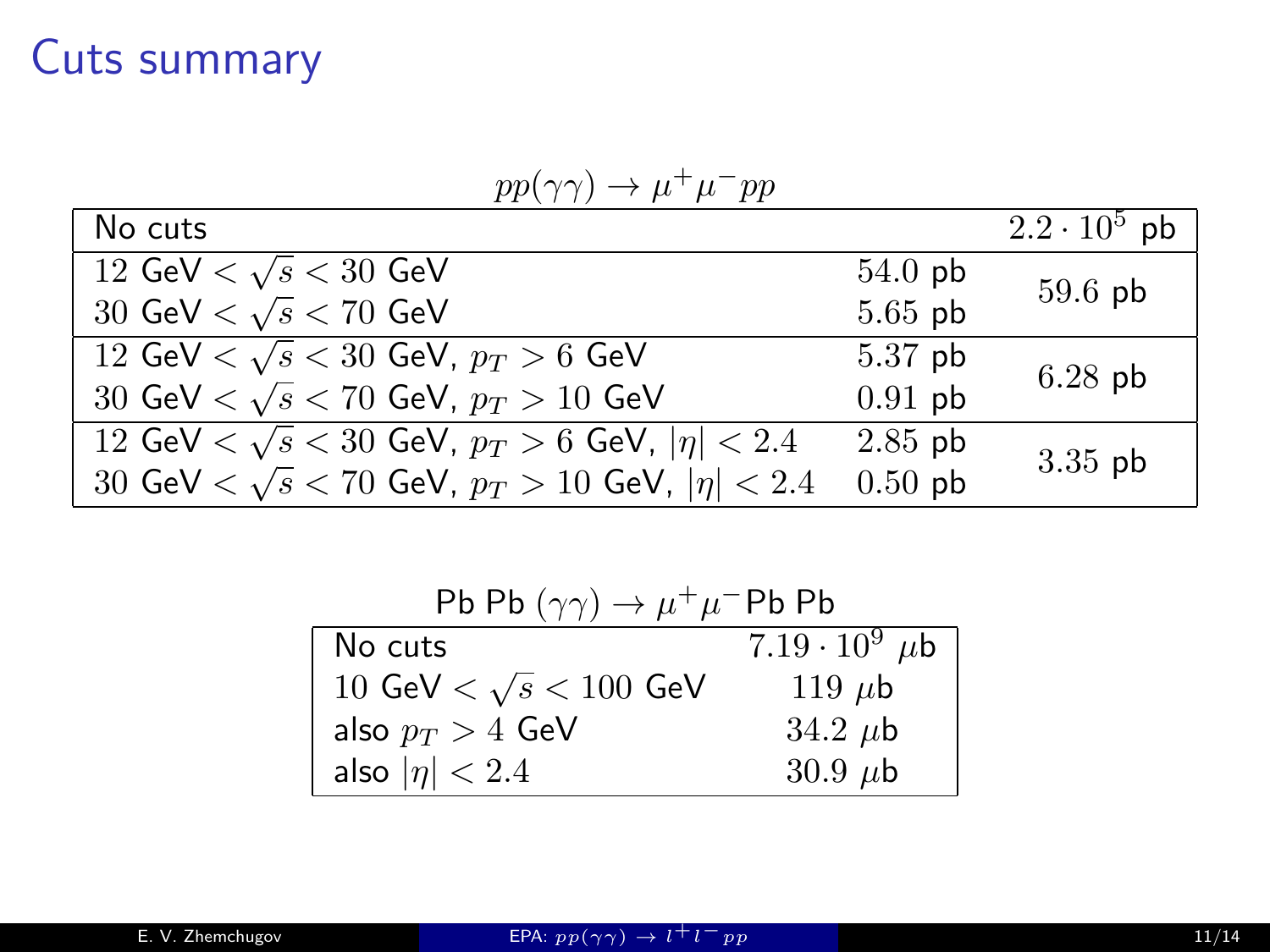# 1708.04053 (ATLAS)

 $pp \rightarrow pp \mu^+ \mu^-$  with  $\sqrt{s} = 13$  TeV and integrated luminosity of 3.2 fb<sup>-1</sup>.



Experiment EPA





 $3.12 \pm 0.07$  (stat.)  $\pm 0.10$  (syst.) pb 3.35 pb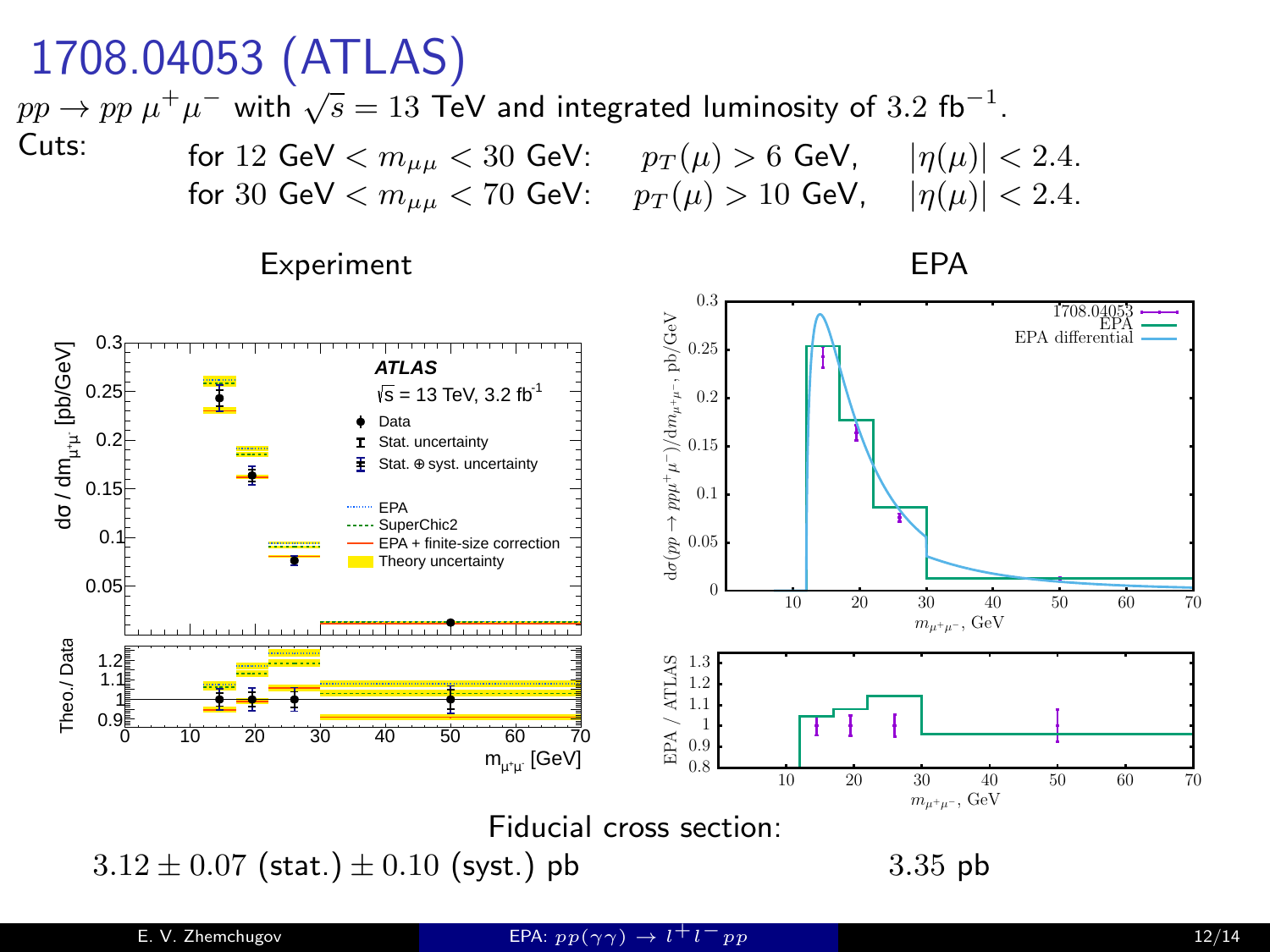#### ATLAS-CONF-2016-025

Pb Pb  $\rightarrow$  Pb Pb  $\mu^+\mu^-$  with  $\sqrt{s_\text{NN}} = 5.02$  TeV and integrated luminosity of  $515 \ \mu b^{-1}$ . Cuts:

- ▶ 10 GeV  $< m_{\mu\mu} < 100$  GeV.
- $p_T(\mu) > 4$  GeV.
- $\blacktriangleright$   $|\eta(\mu)| < 2.4$ .